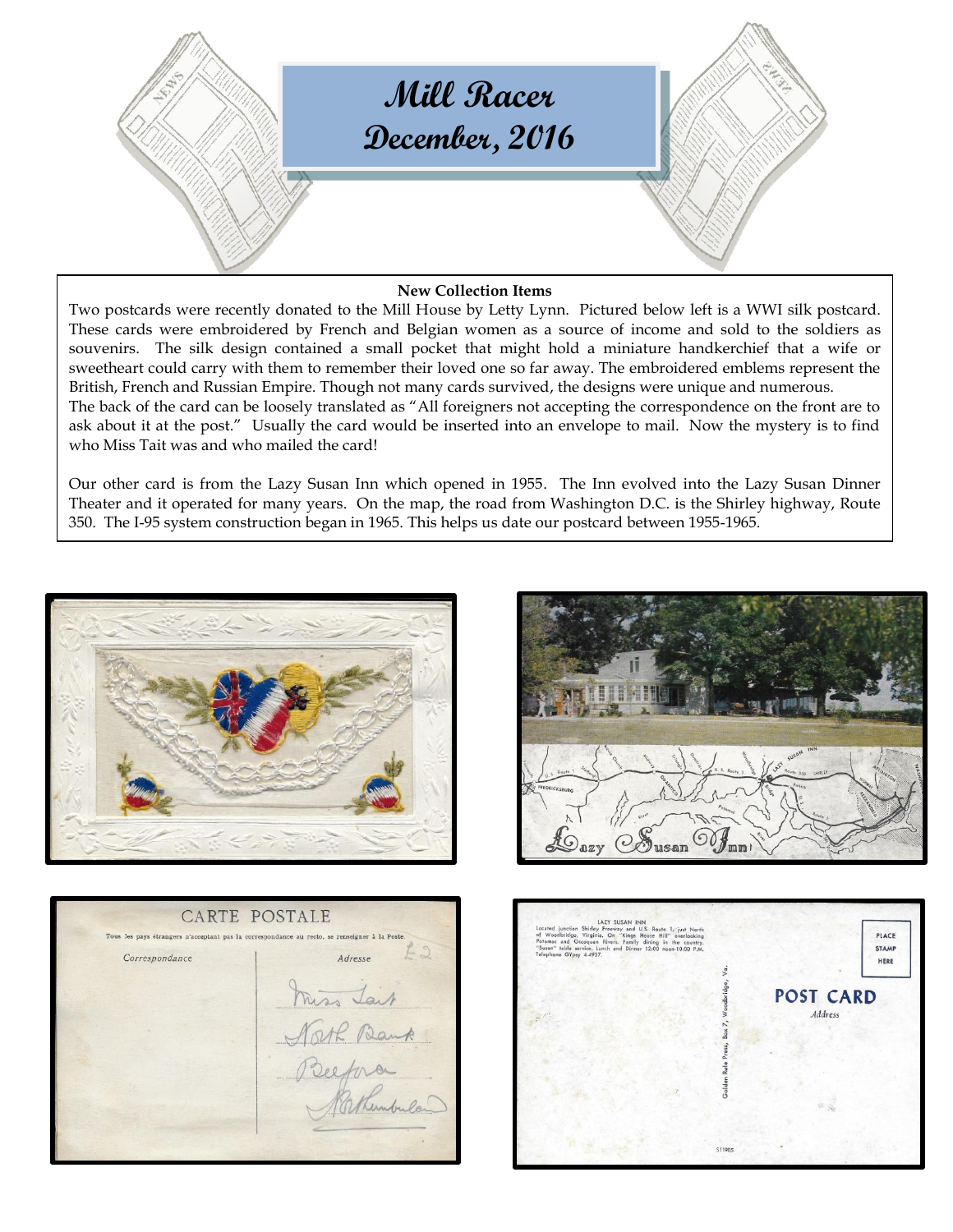![](_page_1_Picture_0.jpeg)

#### CERTIFICATE OF APPRECIATION

WHEREAS, Wallace Lynn has faithfully served Historic Occoquan, Inc. as President for two consecutive terms; and

WHEREAS, Wallace, at some personal expense and inconvenience, accepted the presidency for a second term despite his wish not to do so, but no one else would accept the responsibility; and

WHEREAS, Wallace initiated plans for bus trips by our members to places of interest - a trip to Lexington, Va. in October 1976 to participate in that town's renovation celebration, and to the Shenandoah Valley in October 1977, with visits to two museums and the Civil War Battle Monument in New Market; and

WHEREAS, between meetings of the Board of Directors and General Membership Wallace kept in touch with operations at the Mill House Museum and various other projects of our organization, thereby indicating his intense interest in and support of same;

NOW THEREFORE BE IT RESOLVED that HISTORIC OCCOQUAN, INC. does present this Certificate of Appreciation for services well performed as the organization's president during the years 1976-77 and 1977-78 to

WALLACE S. LYNN

Done this September 13, 1978 by the Board of Directors acting on behalf of the membership of Historic Occoquan, Inc., Occoquan, Va.

![](_page_1_Picture_9.jpeg)

![](_page_1_Picture_10.jpeg)

Two other items donated by Ms. Lynn belonged to her uncle, Wallace Lynn. The first is his 1944 Knapp-Monarch Co. mess kit from WWII and the other a certificate of recognition for his service as president of Historic Occoquan. The certificate is shown above on the left and the kit to the right.

About the same time these donations connected to Wallace Lynn came in, a visitor to the museum was looking for information about a relative who attended Occoquan High School. While researching that I came across the article below about a school field trip and Wallace was one of the students.

### **Manassas Journal, March 27, 1930, Page 1**

*Occoquan Class at Gettysburg, American History Class Visits, National Battle Ground*

*The American History Class of Occoquan District High School, accompanied by a few other pupils and several members of the faculty, left early Saturday morning, March 22, by bus for the historical battlefield of Gettysburg, Pa., there to see and receive first hand information about a decisive battle of world history.*

*The party which included about 25, viewed with interest our National Capitol, the beautiful country of Maryland, the historical Fredericktown, and finally crossed the Mason-Dixon Line into Pennsylvania, and finally reached the historical park.*

*After a delightful lunch, the group set out by aid of a guide to view the battlefield. It was two long hours that it viewed the beautiful statues and markings and heard related the story of how two opposing armies clashed on the field of battle.*

*Early in the afternoon the party left for Virginia, and several hours later arrived again at Occoquan, full of historical information that would require pages of printed text to tell.*

*Those that made up the party were as follows: Miss Elizabeth Vaughn, principal of the school; John M. Kline Jr., instructor of History; Georgie Brockett, instructor at Alexandria; Frances Brunt, Jane Selecman, Thelma Austin, Katharine Brawner, Louise Brawner, Burnetta Brockett, Ann Bubb, Dorothy Hoyt, Janet Russell, Maxine Rison, Ellen Selecman, Malissa Lacey, Katharine Keys, Robert Bryant, Dudley Dawson, Lester Malcolm, Wolford Reid, Wallace Lynn, Billie Sanford, Elwood Davies, Mr. Keys, bus driver.*

Note: Occoquan School opened in 1927 at 12915 Occoquan Road and housed all 12 grades. In 1953 the high school students moved to the first Gar-Field (now the Ferlazzo Building) and the original building became Occoquan Elementary.